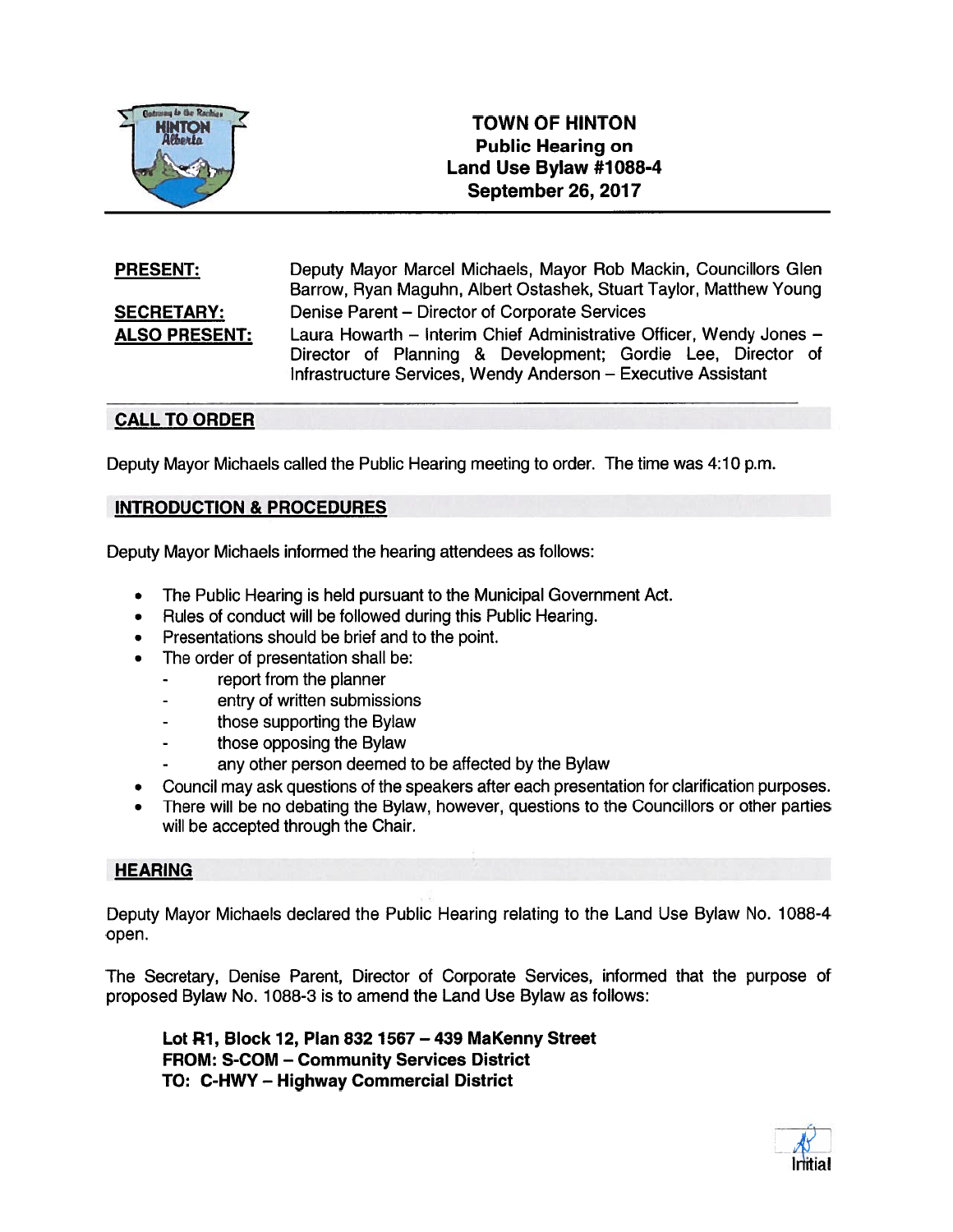First reading was given to Bylaw No. 1088-4 on September 5, 2017.

Notice of this Public Hearing was advertised in the Hinton Voice on September <sup>14</sup> and 21, 2017.

The repor<sup>t</sup> from the Planner was provided and is included in the September 26, 2017 Regular Council agenda package.

The following written comments have been received to date:

a) Letter from Stephanie Hayward — Owner 176 Scobie Crescent

Deputy Mayor Michaels requested:

- a) Are there any late written submissions relating to the Bylaw? No
- b) Is there anyone who supports the Bylaw and wishes to speak?

Neil Tredwin, one of the owners of the 439 MaKenny, spoke in favour of the Bylaw as his intent is to promote development and growth in Hinton. The current zoning is very restrictive; the change to C-HWY will accommodate various businesses. He spoke to residents this morning and provided <sup>a</sup> list of potential tenants that include: <sup>a</sup> trampoline park, Coldwell Banker and Government offices. No other tenants have been confirmed at this date.

all a consultation a specie of page of the

David Penner, <sup>a</sup> partner of the potential development, stated that he lived in Clearbrook Park between 2005 and 2015 and the building had been vacant. He has assisted with recent commercial viable options and feels it best to change the zoning which would allow the most opportunities for potential businesses.

Charity Lawrence spoke in suppor<sup>t</sup> of the development of the property. In the past, the building has not been maintained, and she would love to see the trampoline park which would be <sup>a</sup> huge benefit to the community and take advantage of existing buildings.

c) Is there anyone who opposes the Bylaw and wishes to speak?

Roger Hayward spoke and indicated he represents most of the residents on Scobie and they don't want it zoned highway commercial. Mr. Hayward provided <sup>a</sup> review of the attached letter (see September 26, 2017 Regular Council agenda). Key points of concern were: commercial traffic safety, should the apartment become habitable there will be more residential traffic, disruption to life style, noise, lighting and safety entering from Brookhart Street onto Highway 16. Mr. Hayward stated that the proposed current development is not what we are here to debate, its zoning that is the issue.

Taylor: Has the developer talked to residents? Mr. Tredwin spoke to 75-20 residents and they were happy with the trampoline park.

Ostashek: Is there <sup>a</sup> different type of commercial zoning that would allow for what is being planned that would make the residents more comfortable? Jones: The C-HWY

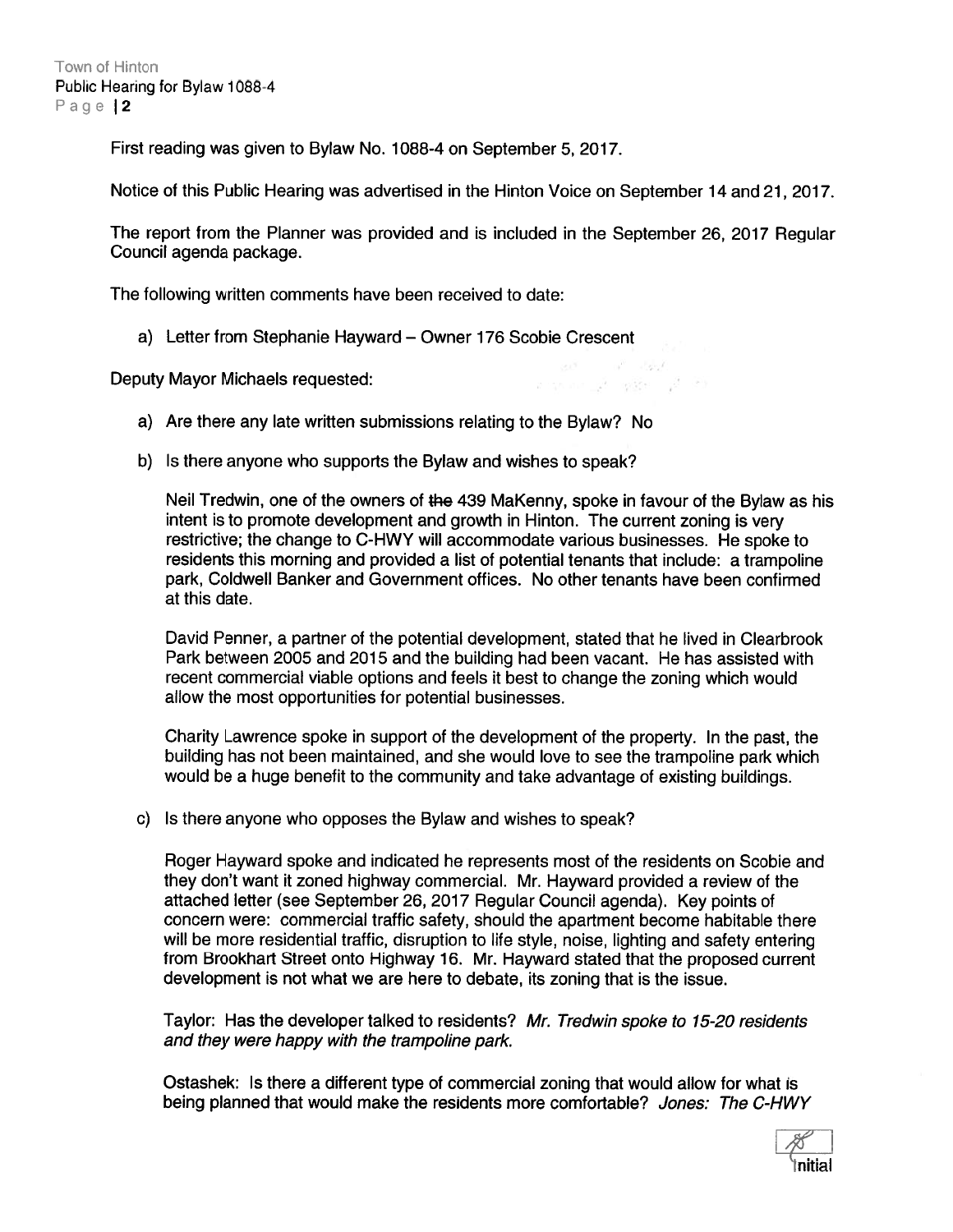recommendation has less impactiul usages which includes: retail, grocery, medical, veterinary. At the time the building was purchased, Planning & Development sent proactive letter to the buyer that due diligence was not done at the time of purchase to seek zoning change by Council which is usually a condition of sale. Administration is proactively working closely with developer to allow the developer to refurbish the building. Rezoning for office space and play type area is supported by C-HWY the best. C-NODE is zoned for high retail commercial development. It provides information on uses for the building so we can define parking requirements. The development can't extend pas<sup>t</sup> the existing parking so the developer will need to be careful with tenant usage so available parking isn't exceeded. If the building were to be pu<sup>t</sup> up for sale, the new potential owners would be required to approach Planning & Development prior to purchasing. Development permits won't be issued until the change to the bylaw has been made. Without rezoning, the developer can't move forward.

Michaels: Are there mechanisms in place that limit or assure certain things aren't built there? Jones: If pursued, the only option would be C-HWY district which would be evaluated where uses are reduced specific to this area. She cautioned that this could be challenged at <sup>a</sup> higher level and suggested that it be managed at <sup>a</sup> development level and recognize limited usage on this building.

Taylor: Is concerned with usage; can <sup>a</sup> condition be pu<sup>t</sup> on that states once <sup>a</sup> development plan comes in, the community is engaged by the developer to address concerns? Jones: A motion can be made prior to the third and final reading that states the development permit be provided subject to Administration ensuring the parking lots doesn't exceed the building as per the original permit (775 stalls). A Traffic Impact Assessment would be required for anything that exceeds this.

Young: Asked Mr. Hayward if he was opposed when the building was <sup>a</sup> church? Mr. Hayward personally did not have any concern with it being <sup>a</sup> church. He was <sup>a</sup> bit concerned when the two-parking stall requirement was waived when the apartment was built.

Penner: This development may address safety aspects that are <sup>a</sup> concern. The developers can work with the concerns when developing the property.

Vince Tredwin: The original building design had an occupancy load of 800 people. We would be under that number with this development.

- d) Is there anyone deemed to be affected by the Bylaw and wishes to speak? No
- f) Do the Councillors have any further questions?

Young: When was the building originally built? Jones: Administration believes it was built in the early 2000's.

Young: Was it ever a functional space? Jones: To our knowledge only a portion was used for <sup>a</sup> day care without full occupancy in the assembly area. A recreational facility was par<sup>t</sup> of the original intent.